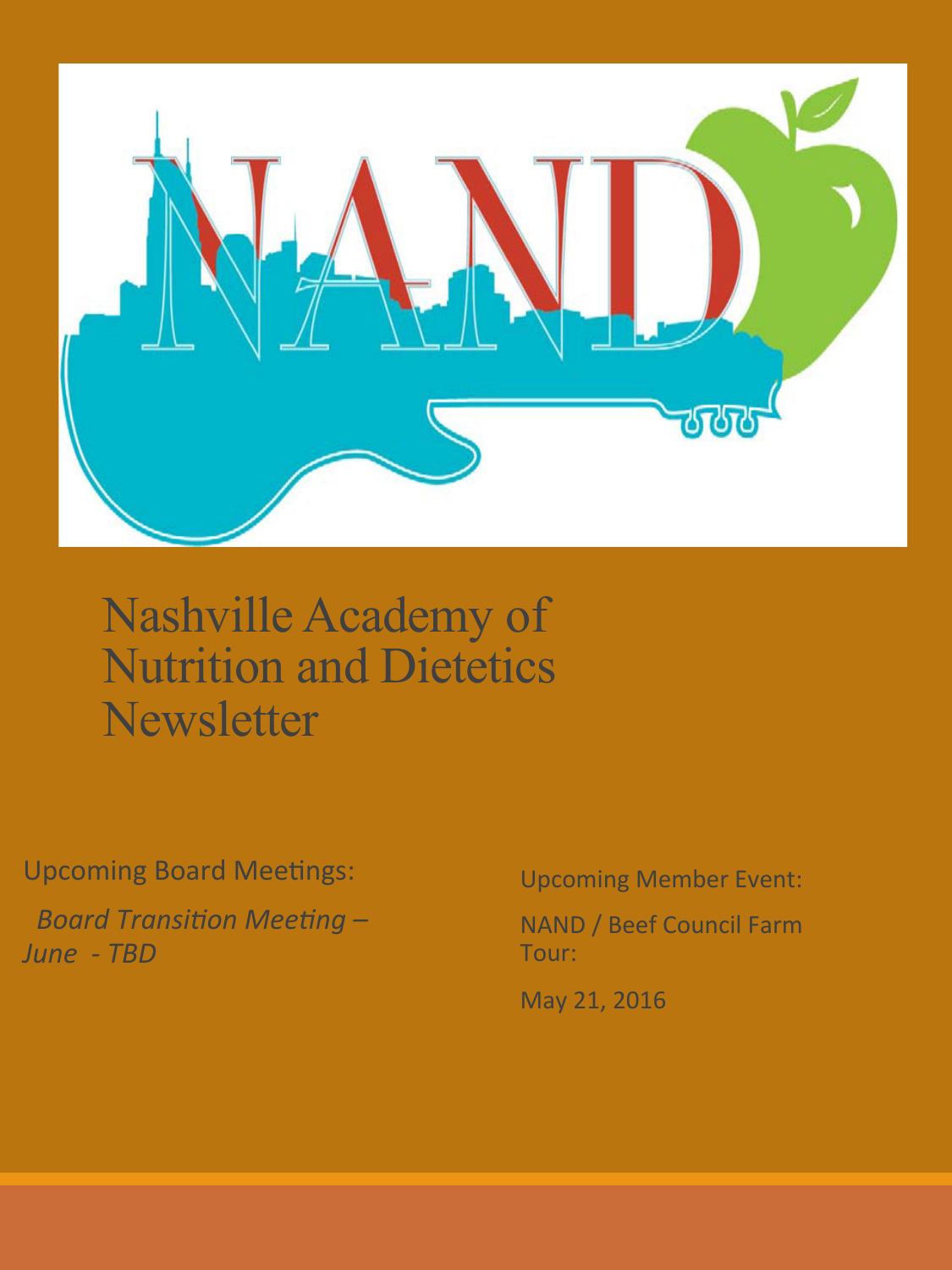# Letter from the President

Dear NAND Members.

It is hard to believe that this is my last President's letter. This is my third year on the board and looking back over my time served, I have really seen this organization not only grow significantly in membership, but offer more opportunities for our members. From hosting journal clubs to member meetings, networking events, fitness classes, brew tours, fundraising events, silent auctions, community volunteering and soon to be farm tour, NAND has had quite the busy year! We very much appreciate the feedback you have provided, whether in person or on our recent membership survey. We are elated that you, our members, have loved the direction this organization has taken and continue to support what we do and our mission in the community. We are very excited to use your most recent feedback at our planning meeting in June to strive for an even bigger and better year!

Please be sure to check out our announcements section in this newsletter for more information about our upcoming membership drive as well as see what NAND has been up to since our last newsletter. I also cannot stress enough to please take a minute to complete the "Find a RD" section on our website. We receive so many requests from members of our community and medical professionals looking for a referral so please take a minute to fill it out. It is vital to our success as dietitians that the community and professional world know who we are and how to reach us.

Thank you again for allowing me to serve as your President for 2015-2016. I again want to thank the board for all your hard work and dedication to NAND. I feel honored to have served as your President this year and none of this year's successes would have been possible without you! I look forward to serving with many of you again next year.

In Good Health, 

Collette Powers, MA, RD, LDN, ACSM EP-C

NAND President 2015-2016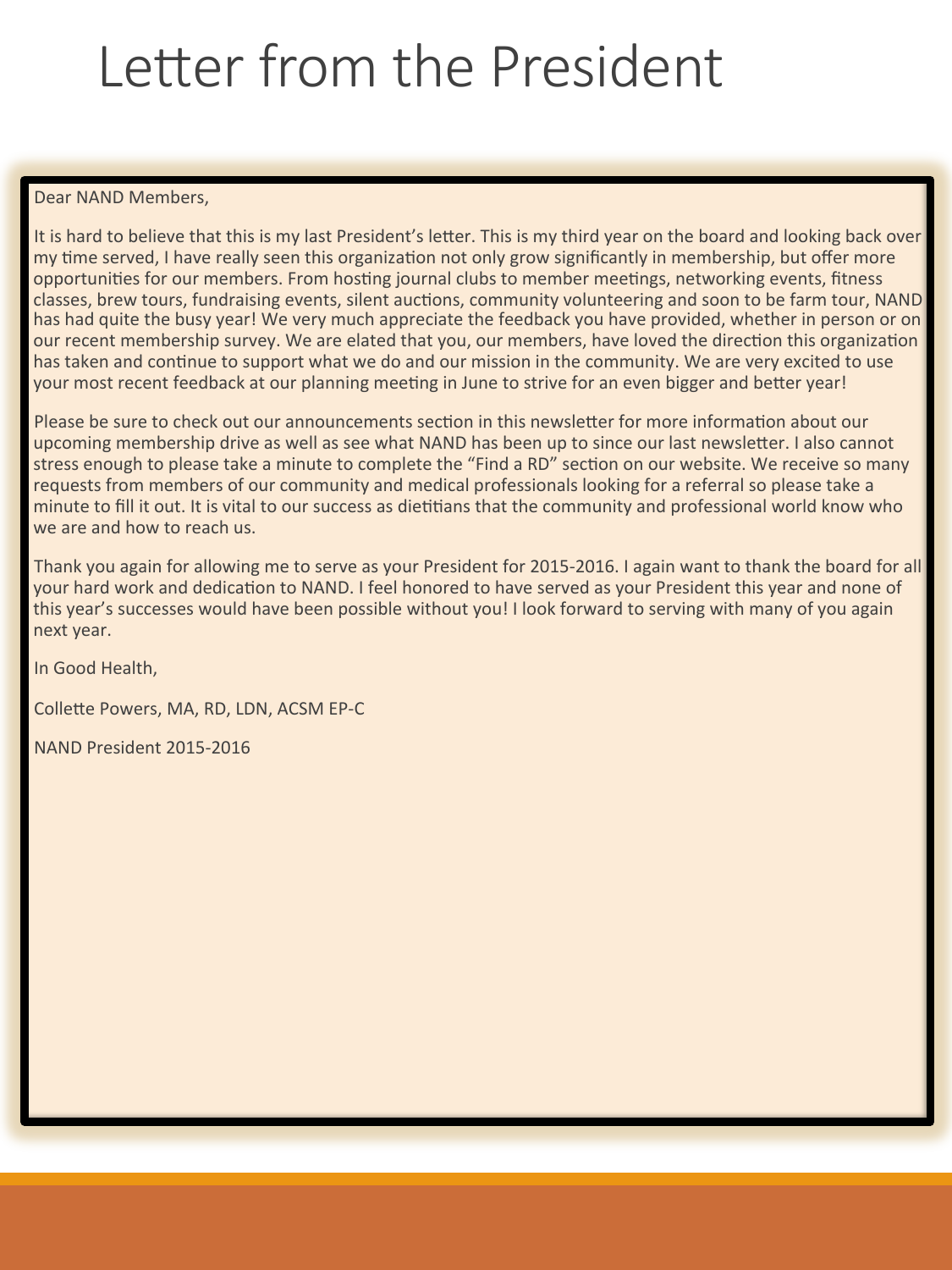# FARM TOUR



Must provide own transportation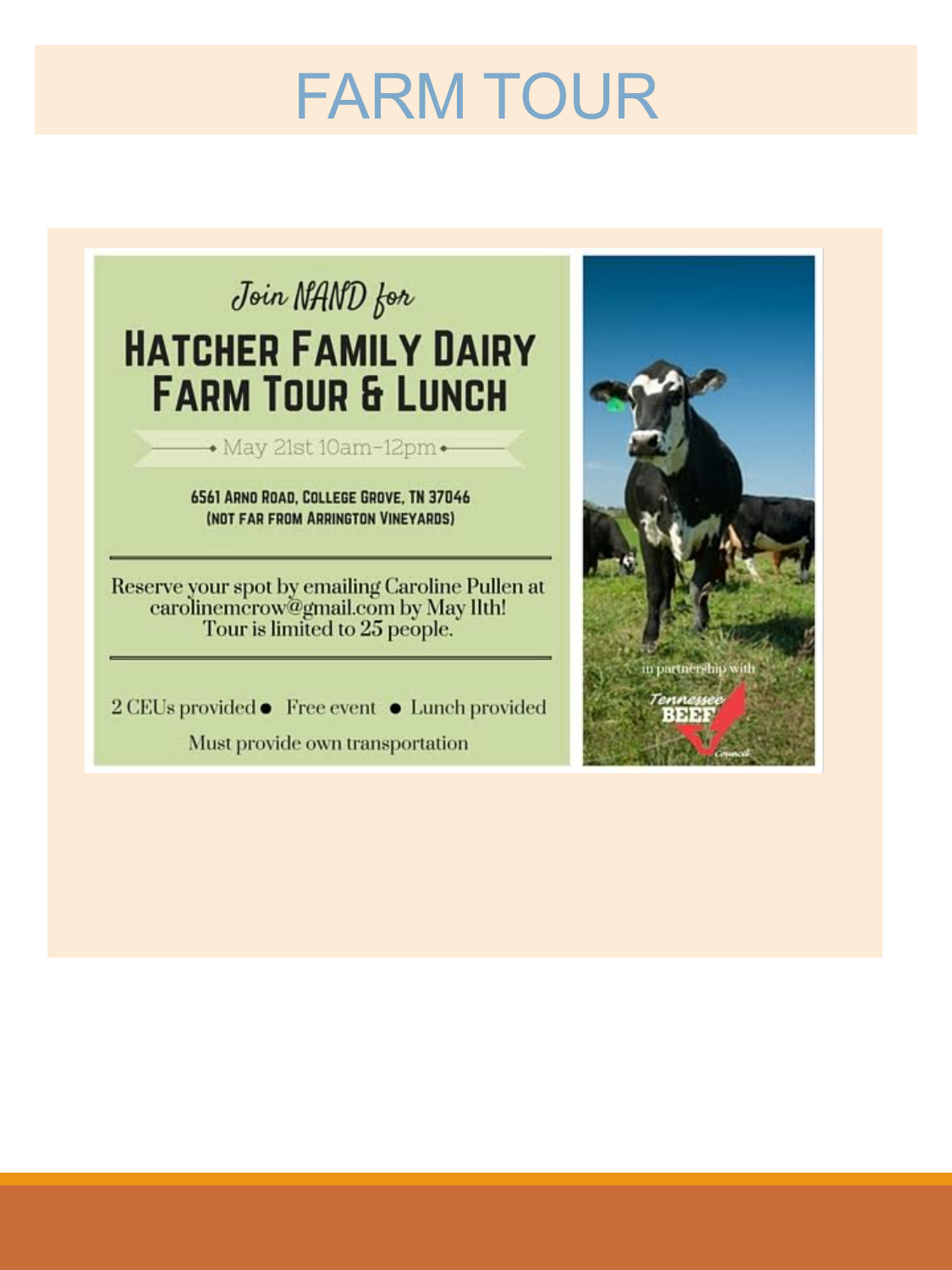### **Staying Enthusiastic When Life Gets Busy**

As the semester draws to a close, I find myself reflecting on the past year. It's been a big one for me – after graduating from Vanderbilt last spring, I went straight into summer classes, diving into the work ahead of me in Lipscomb's DPD program. I was so eager to begin my studies; I was finally in a classroom surrounded by people who wanted to do the same thing as me.

Then, I attended FNCE, as many of us in the Nashville community did. As I filled a journal with notes at the conference, I became even more energized as I got the chance to meet people from a myriad of different walks of life: I met people who ran their own businesses, who performed research, who taught, who healed. Everyone was making a difference in their own way, and I was so excited to think of where I might find myself five years from now as an RDN.

As winter arrived and settled in, I found that my enthusiasm began to wane. I learned more about the stressful and competitive process of applying to dietetic internships, and my excitement for the future began to be replaced by anxiety. As I began to take on more work and extracurricular activities, I had less and less time to myself. Worst of all, I began to compare myself to my friends with whom I had graduated, jealous of the fact that they were starting their careers while I would still be in school for three years or more. In my most stressed-out moments, I began to think to myself, "Is this really all worth it?"

Of course, it *is* worth it, and my reasons for wanting to become an RDN were the same as they had ever been – I just needed to take the time to remind myself. Here are some of the tips I've picked up that help me stay focused, energized, and eager to start each day of learning – hopefully they can help someone else when the craziness of life begins to get in the way of our purpose:

- **Schedule a Free Day.** I didn't have one this past semester, and it was a big mistake. It's really important to have at least one day of the week where you have no class, no work, no concrete obligations. This provides you with some very necessary time to recharge and focus on your personal needs, as well as your goals.
- **Make Time to Eat Well.** This should be a no-brainer for us, but some weeks I get so busy that I find myself repeatedly making poor food choices. When I plan ahead for the week so that healthy meals are as convenient as a bowl of pasta, I have so much more energy throughout the week and feel proud of myself for treating my body well.
- **Journal.** Admittedly, I don't do this as much as I should. However, I found that looking back on my journal from FNCE was invaluable at helping me remember why I was so excited to begin my nutrition education in the first place. It helps to reflect at the end of the day, and provides material for future inspiration.
- **Exercise.** More importantly, choose an exercise that you love. I used to view exercise as a necessary evil, but now that I have a routine I love I truly look forward to it throughout the week. I prefer exercise that allows me to be alone with my thoughts, like yoga and running – but experiment to find out what works for you and go with it.
- **Connect.** Any time that I've felt a dip in my motivation, I've reached out to RD's to learn about their careers. Each time, I've felt instantly invigorated. Whether this means reaching out to a professor, a co-worker, someone you crossed paths with at FNCE, or someone you connect with online, forging relationships with people in the field is important not only for networking, but also to fuel our inner  $drive. ~ \sim$  Kaitlyn Magnotte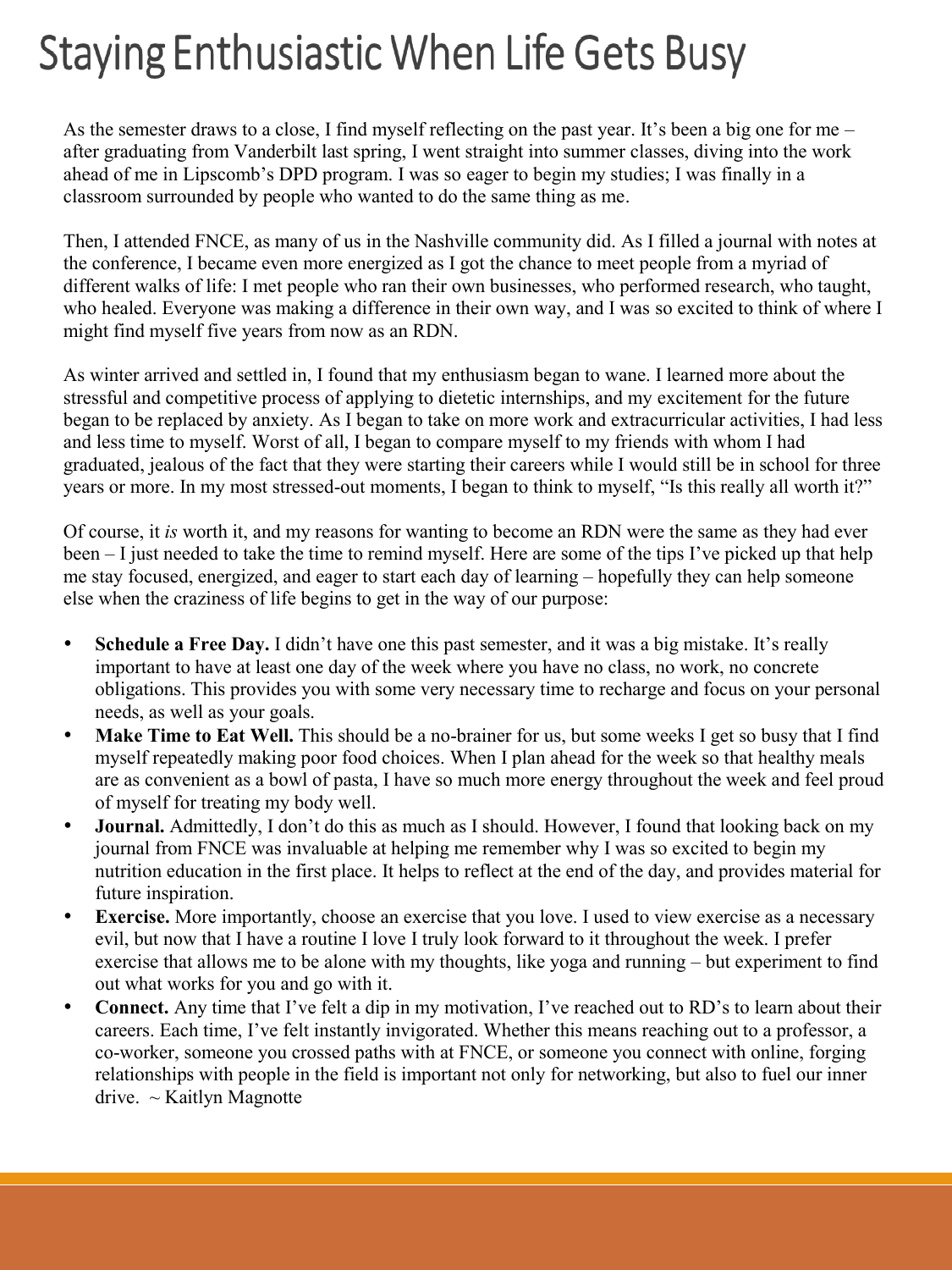# **Congrats to the new 2016 – 2017 BOD!**

President - Sarah Martin

Past President – Collette Powers

President Elect – Emily Hogan

Secretary – Amanda Jacobs

Treasurer – Amber Payne

Nominating Chair – Lori Black

Nominating Member - Sarah Mitchell

CPI Chair - Stephanie Chelton

CPI Chair Elect – Christine Tapocsi

Awards and Scholarship – Kristen Xiong

Membership Chair - Lisa Mathews

Membership Initiative - Chelsea LeBlanc

Public Relations Chair – Heather Bumbalough

Fundraising Chair - Lindsey Leslie

Website Coordinator – Kara Andrew

Legislative Chair – Polina Vorobeychik

Student Member - Jill Mongene